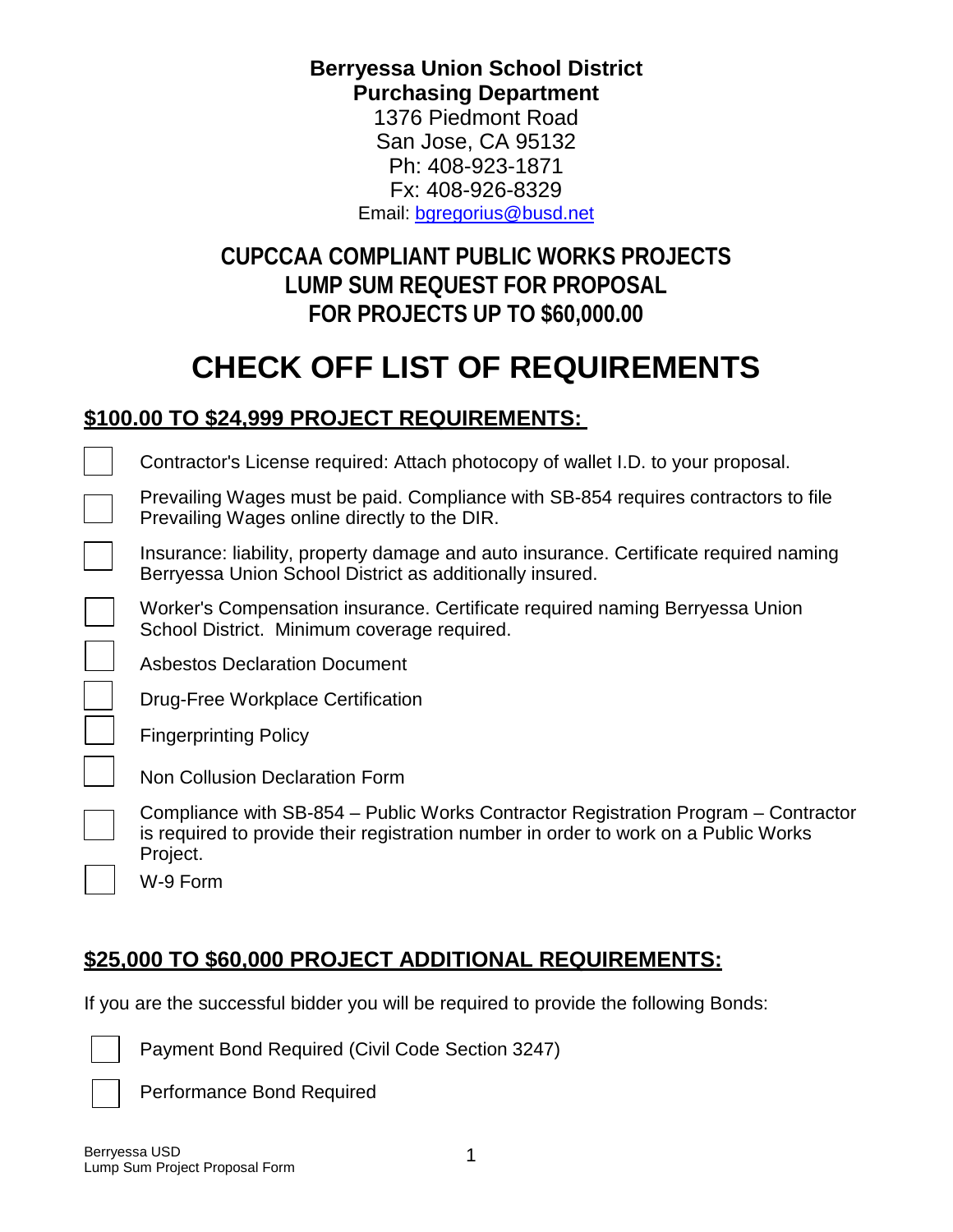## **PROPOSAL**

#### CUPCCAA COMPLIANT PUBLIC WORK PROJECTS LUMP SUM REQUEST FOR PROPOSAL PROJECTS UP TO \$60,000.00

| NAME OF BIDDER:                                                                                                                                                |                                             |                     |  |
|----------------------------------------------------------------------------------------------------------------------------------------------------------------|---------------------------------------------|---------------------|--|
| TYPE OF BUSINESS:<br>Corporation<br>Individual Using Firm Name                                                                                                 | Co-Partnership<br>Individual Using Own Name |                     |  |
| Berryessa Union School District<br>To:<br>1376 Piedmont Road<br>San Jose, CA 95132                                                                             |                                             |                     |  |
| TITLE OF PROJECT:                                                                                                                                              |                                             |                     |  |
|                                                                                                                                                                |                                             |                     |  |
| (Attach scope of work)                                                                                                                                         |                                             |                     |  |
| <b>BASE BID</b>                                                                                                                                                |                                             |                     |  |
| Total Cost for all Labor, Materials and Equipment including all applicable taxes, permits fees, licenses, etc., to<br>complete the project as described above. |                                             |                     |  |
| $\overbrace{\hspace{2.5cm}}$ DOLLARS $(\$$                                                                                                                     |                                             |                     |  |
| State of California Contractor's License Number                                                                                                                | <b>Expiration Date</b>                      |                     |  |
| <b>DIR Public Works Contractor Registration Number</b>                                                                                                         |                                             |                     |  |
| The representations made herein are made under penalty of perjury.                                                                                             |                                             |                     |  |
|                                                                                                                                                                |                                             |                     |  |
| Signature of Authorized Bidder                                                                                                                                 | Name of Firm                                |                     |  |
| <b>Title of Bidder</b>                                                                                                                                         | <b>Address</b>                              |                     |  |
| Area Code - Telephone Number                                                                                                                                   | City                                        | <b>State</b><br>Zip |  |
| Area Code - Fax Number                                                                                                                                         |                                             |                     |  |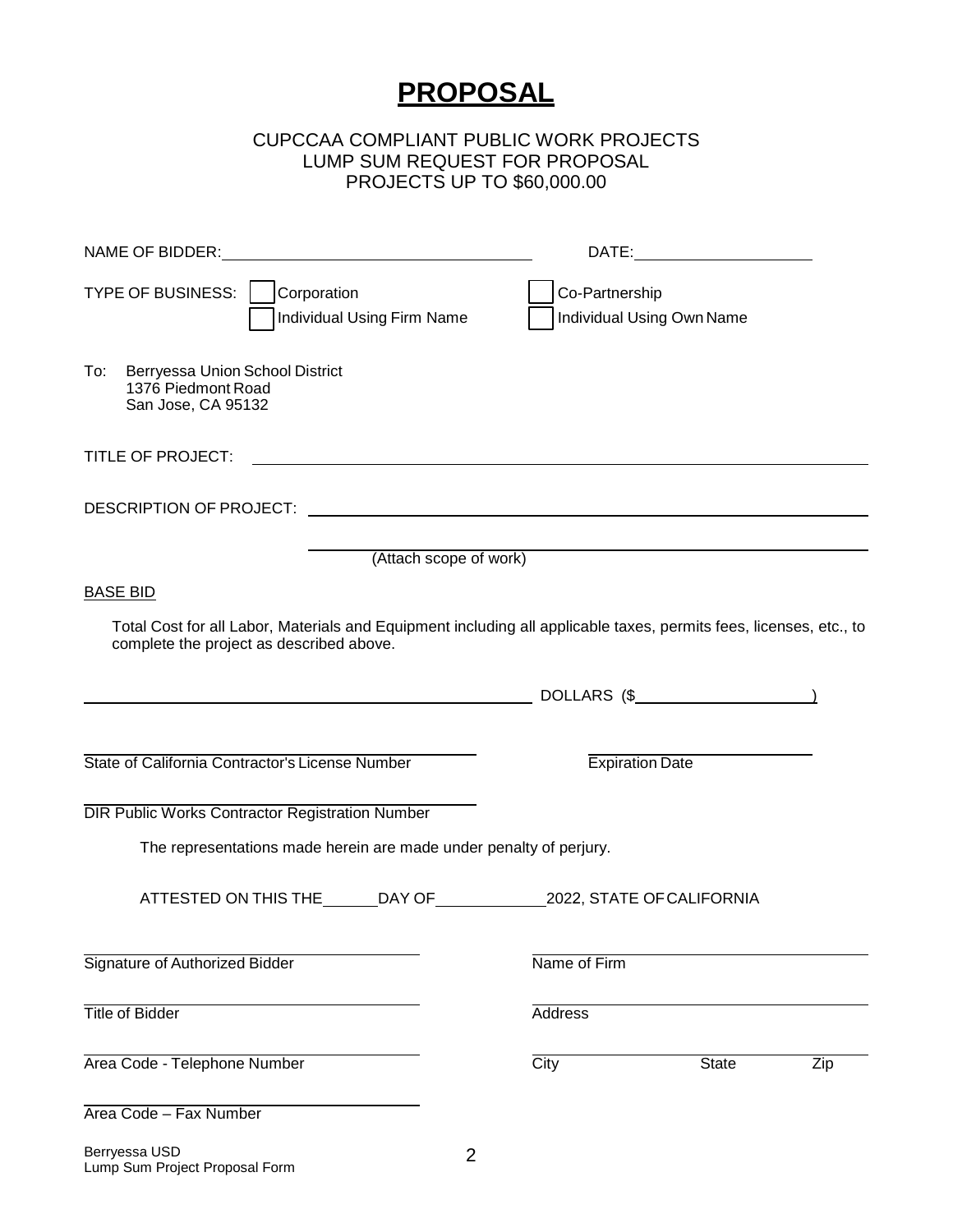# **ASBESTOS DECLARATION DOCUMENT**

#### **BERRYESSA UNION SCHOOL DISTRICT FACILITIES DEPARTMENT 945 PIEDMONT ROAD San Jose, CA 95132 1-408-923-1890**

By signing this document, I am acknowledging that the District has informed me that the site where I am working may or may not contain asbestos-containing materials. Should asbestos need to be abated, this work shall be the responsibility of the District or its authorizing agent.

A copy of the Berryessa Union School District's asbestos plan is on file in the facilities department.

To the best of my knowledge, information and belief, in completing the Contractor's Work for the Project, no material furnished, installed or incorporated into the Project will contain, or in itself be composed of, any materials listed by the federal or state EPA or federal or state health agencies as a hazardous material.

The representations made herein are made under penalty of perjury:

| Name of Company             |              |
|-----------------------------|--------------|
| <b>Authorized Signature</b> |              |
| Print                       | <b>Title</b> |
|                             |              |

**Date**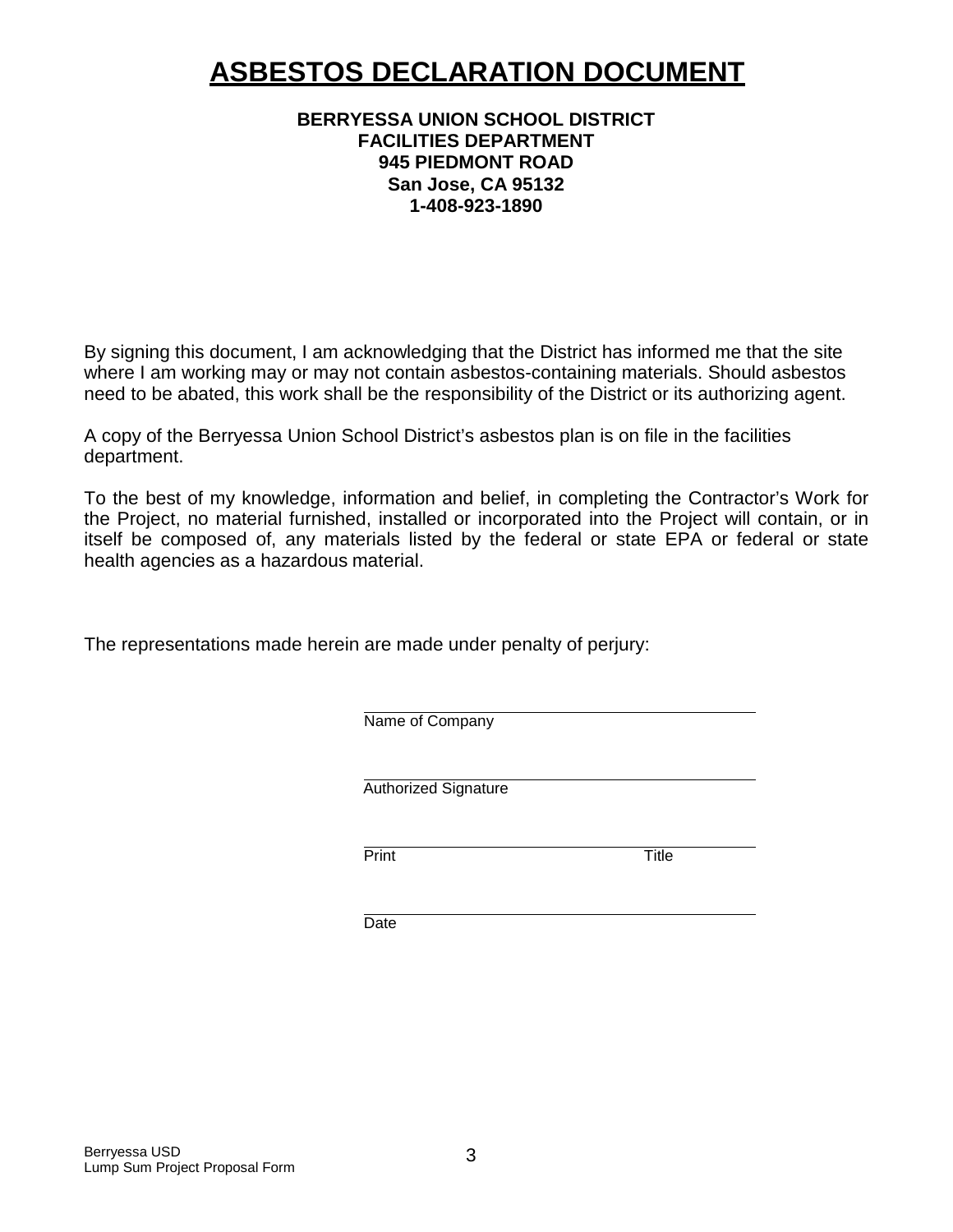#### **BERRYESSA UNION SCHOOL DISTRICT DRUG-FREE WORKPLACE CERTIFICATION**

State and certify to all of the following:

- 1. I am aware of the provisions and requirements of California Government Code Section 8350 et seq The Drug Free Workplace Act of 1990.
- 2. I am authorized to certify, and do certify, on behalf of Contractor that a drug free workplace will be provided by Contractor by doing all of the following:
	- A. Publishing a statement notifying employees that the unlawful manufacture, distribution, dispensation, possession or use of a controlled substance is prohibited in Contractor's workplace and specifying actions that will be taken against employees for violation of the prohibition;
	- B. Establishing a drug-free awareness program to inform employees about all of the following:
		- (i) The dangers of drug abuse in the workplace;
		- (ii) Contractor's policy of maintaining a drug-free workplace;
		- (iii) The availability of drug counseling, rehabilitation and employee-assistance programs; and
		- (iv) The penalties that may be imposed upon employees for drug abuse violations;
	- C. Requiring that each employee engaged in the performance of the Contract be given a copy of the statement required by subdivision (A), above, and that as a condition of employment by Contractor in connection with the Work of the Contract, the employee agrees to abide by the terms of the statement.
- 3. Contractor agrees to fulfill and discharge all of Contractor's obligations under the terms and requirements of California Government Code Section 8355 by publishing a statement notifying employees concerning: (a) the prohibition of any controlled substance in the workplace, (b) establishing a drug-free awareness program, and (c) requiring that each employee engaged in the performance of the Work of the Contract be given a copy of the statement required by California Government Code Section 8355(a) and requiring that the employee agree to abide by the terms of that statement.
- 4. Contractor and I understand that if the District determines that Contractor has either: (a) made a false certification herein, or (b) violated this certification by failing to carry out and to implement the requirements of California Government Code Section 8355, the Contract awarded herein is subject to termination, suspension of payments, or both. Contractor and I further understand that, should Contractor violate the terms of the Drug-Free Workplace Act of 1990, Contractor may be subject to debarment in accordance with the provisions of California Government Code Section 8350 et seq.
- 5. Contractor and I acknowledge that Contractor and I are aware of the provisions of California Government Code Section 8350 et seq. and hereby certify that Contractor and I will adhere to, fulfill, satisfy and discharge all provisions of and obligations under the Drug-Free Workplace Act of 1990.

|       | Name of Company      |       |  |
|-------|----------------------|-------|--|
|       | Authorized Signature |       |  |
| Print |                      | Title |  |
| Date  |                      |       |  |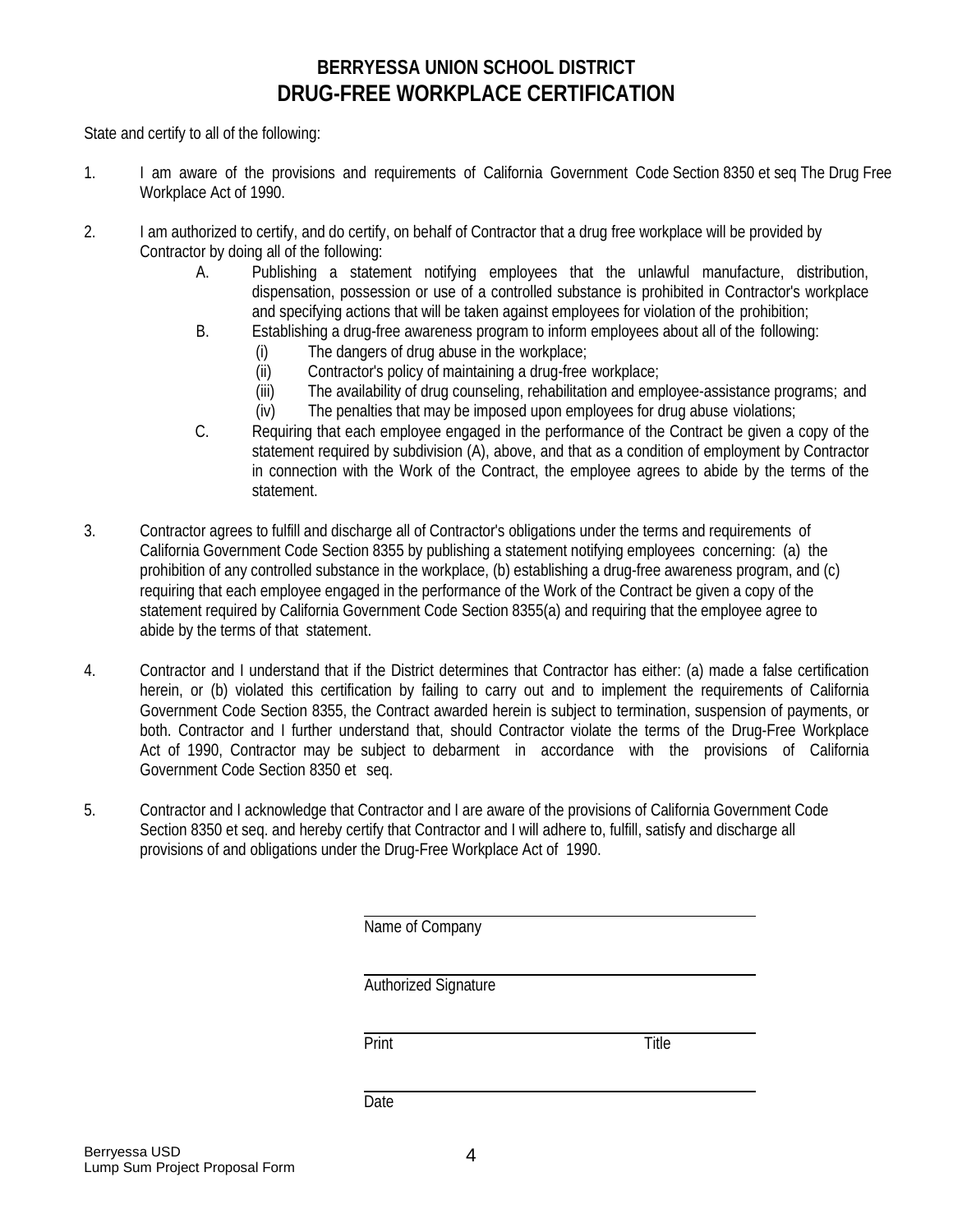# **BERRYESSA UNION SCHOOL DISTRICT FINGERPRINTING POLICY**

#### FINGERPRINTING AND CRIMINAL RECORDS CHECK OF CONTRACTOR'S EMPLOYEES

Contractor shall comply with the provisions of Education Code Section 45125.2. This new provision of the Education Code requires that K-12 school districts which contract with an entity for the construction, reconstruction, rehabilitation or repair of a school facility where the employees of the entity will have contact, other than limited contact, with students shall ensure student safety by one or more of the following methods:

#### **Choose one or more:**

- 1. Installation of a physical barrier at the work site to limit contact with students.
- $\mathcal{L}$ 2. Provide continual supervision and monitoring of all of the entity's employees by an employee of the entity whom the Department of Justice has ascertained has not been convicted of a violent or serious felony (as defined by the Penal Code).
- 3. Provide surveillance of the entity's employees by school personnel.

If one or more of these methods is utilized, then the entity is not required to comply with Education Code Section 45125.1 (which requires fingerprinting of all entity employees).

Education Code Section 45125.1 regarding the submission of employee fingerprints to the California Department of Justice and the completion of criminal background investigations of its employees. Contractor shall not permit any employees to have any contact with District pupils until such time as Contractor has verified in writing to the governing board of the Berryessa Union School District that such employee has not been convicted of a felony as defined in Education Code Section 45125.1. Contractor's responsibility shall extend to all employees, subcontractors, and employees of subcontractors regardless of whether such individuals are paid or unpaid, concurrently employed by the District, and/or acting as independent contractors of the Contractor. Verification of compliance with this section shall be provided in writing to the District prior to each individual's commencement of employment or participation in the project and prior to permitting contact with pupils.

As suppliers of goods and services to the Berryessa Union School District, the firm listed below certifies and agrees to comply with Education Code Sections 45125.1 and 45125.2.

Company Name

Authorized Signature

**Title** 

Date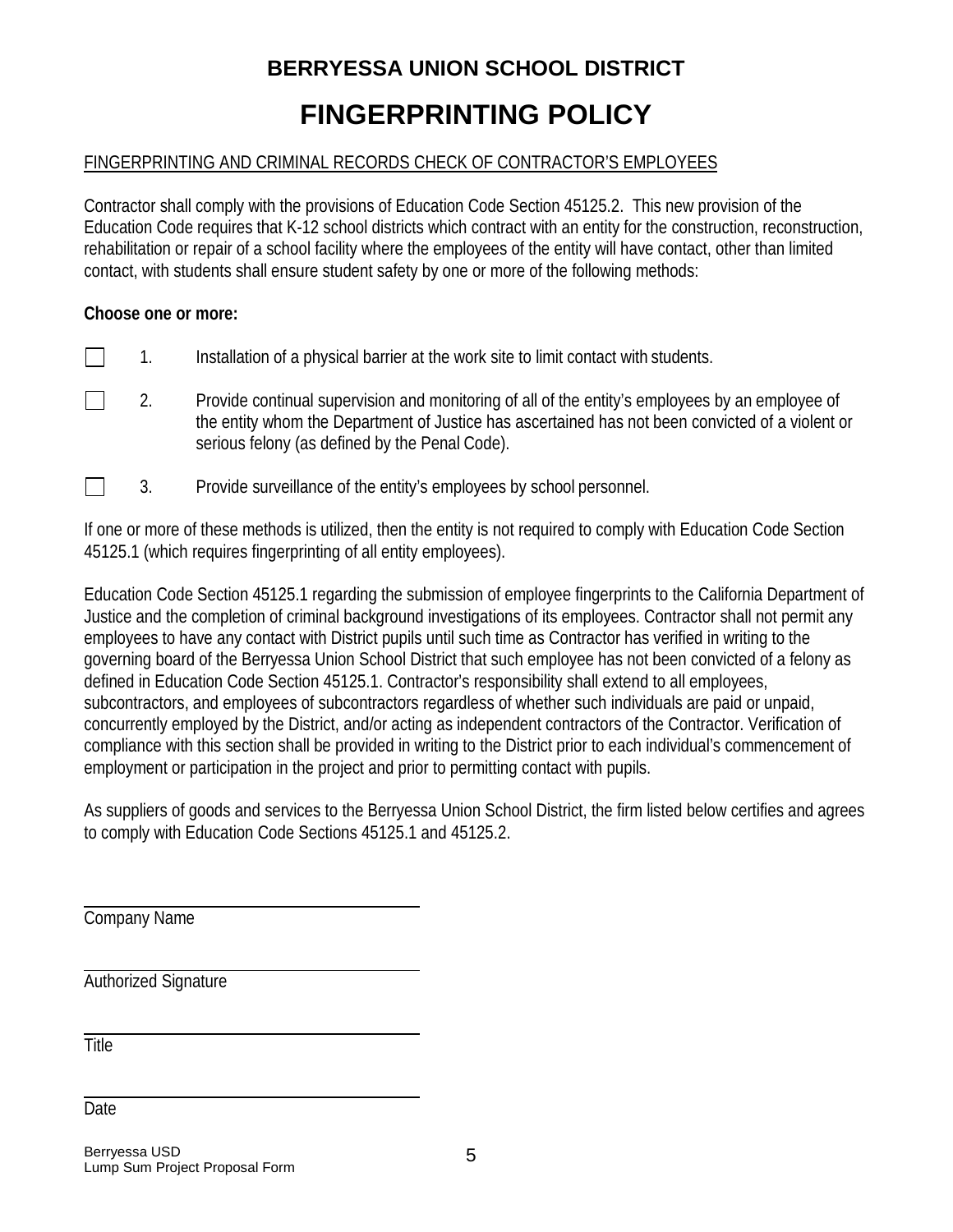#### **BERRYESSA UNION SCHOOL DISTRICT NON COLLUSION DECLARATION**

Owner: Berryessa Union School District

Project:

The undersigned declares:

I am the set of the party making the set of the party making the set of the party making the set of the party making the set of the party making the set of the set of the set of the set of the set of the set of the set of foregoing bid.

The bid is not made in the interest of, or on behalf of, any undisclosed person, partnership, company, association, organization, or corporation. The bid is genuine and not collusive or sham. The bidder has not directly or indirectly induced or solicited any other bidder to put in a false or sham bid. The bidder has not directly or indirectly colluded, conspired, connived, or agreed with any bidder or anyone else to put in a sham bid, or to refrain from bidding. The bidder has not in any manner, directly or indirectly, sought by agreement, communication, or conference with anyone to fix the bid price of the bidder or any other bidder, or to fix any overhead, profit, or cost element of the bid price, or of that of any other bidder. All statements contained in the bid are true. The bidder has not, directly or indirectly, submitted his or her bid price or any breakdown thereof, or the contents thereof, or divulged information or data relative thereto, to any corporation, partnership, company, association, organization, bid depository, or to any member or agent thereof, to effectuate a collusive or sham bid, and has not paid, and will not pay, any person or entity for such purpose.

Any person executing this declaration on behalf of a bidder that is a corporation, partnership, joint venture, limited liability company, limited liability partnership, or any other entity, hereby represents that he or she has full power to execute, and does execute, this declaration on behalf of the bidder.

I declare under penalty of perjury under the laws of the State of California that the foregoing is true and

correct and that this declaration is executed on **1998**, 2022, at *[<i>city*], [*state*].

**Signature** 

Print Name

Date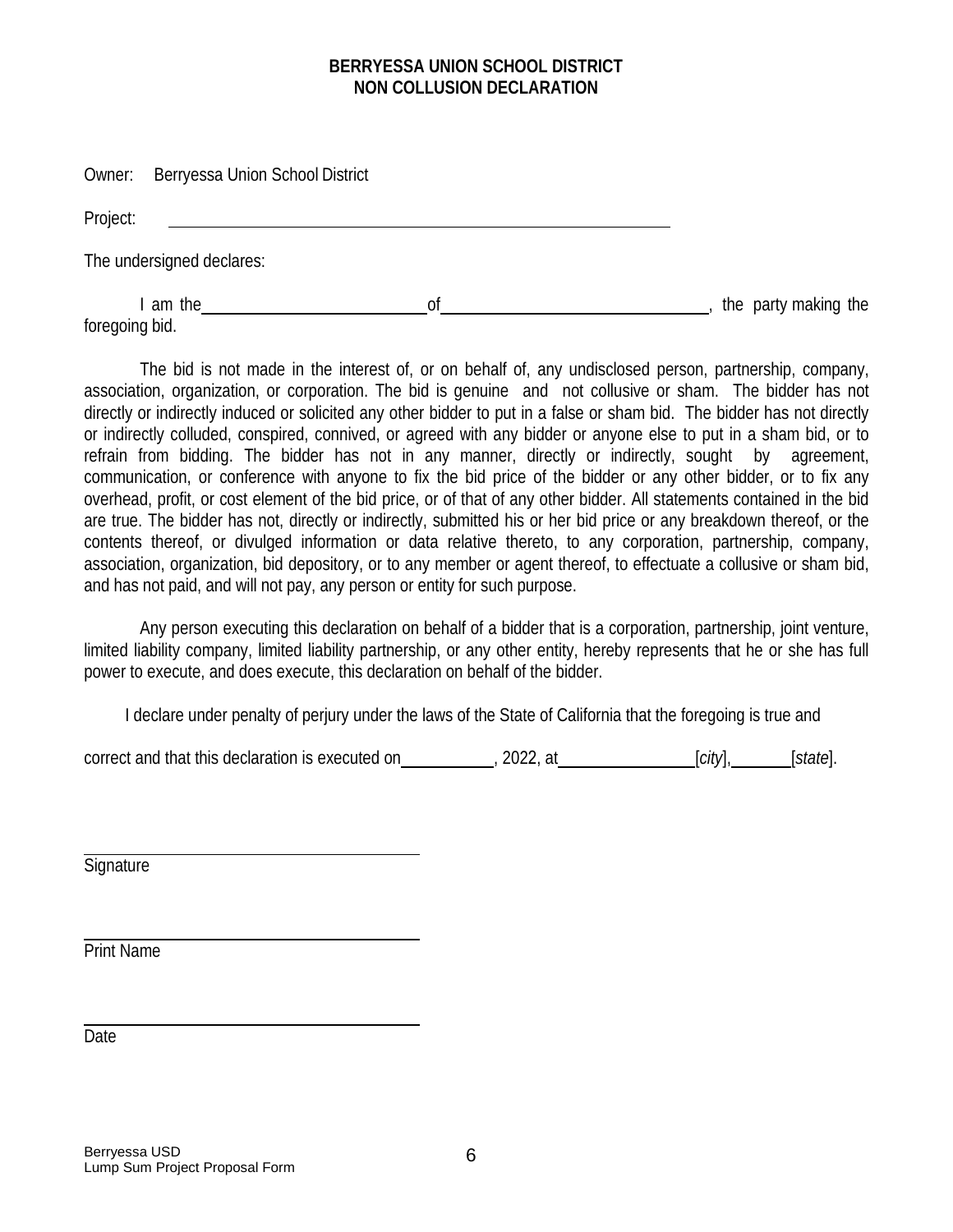#### **GENERAL CONDITIONS AND INSTRUCTIONS TO BIDDERS OF LABOR AND CONSTRUCTION**

**IMPORTANT:** No bid/quote proposals shall receive consideration by the Berryessa Union School District unless made in accordance with the following instructions:

#### 1. BID/QUOTE PROPOSAL FORMS

Proposals must be made on a form obtained from the Berryessa Union School District. All items on the form should be filled out. Numbers should be stated in figures and signatures of all individuals must be in long hand. The completed form should be without interlineations, alterations, or erasures.

#### 2. EXECUTION OF FORMS

Each proposal shall include the full business address of the bidder and must be signed by the bidder with his or her usual signature. Proposals by partnerships must furnish the full names of all partners and must be signed in the partnership name by a general partner with authority to bind the partnership in such matters. Proposals by corporations must be signed with the legal name of the corporation, followed by the signature and designation of the President, Secretary, or other person authorized to bind the corporation in this matter. The name of each person signing shall also be typed or printed below the signature. When requested by the Berryessa Union School District, satisfactory evidence of the authority of the Officer signing on behalf of the corporation shall be furnished. Failure to properly sign required forms may result in rejection of the proposal.

#### 3. AWARD OF CONTRACT

The Berryessa Union School District shall award the contract to the lowest responsible bidder. The District reserves the right to reject any and all bid proposals, to contract work with whomever and in whatever manner the District decides, to abandon the work entirely and to waive any informality or non-substantive irregularity as the interest of the District may require.

#### 4. REJECTION OF BIDS/PROPOSALS

The Berryessa Union School District reserves the right to accept or reject any and all proposals or any portion or combination thereof, or award on the basis of total bid.

#### 5. EXECUTION OF CONTRACT

Notice to proceed shall be issued by the District in the form of a Purchase Order. The purchase order and the proposal submitted are considered the Contract.

#### 6. DRAWINGS AND SPECIFICATIONS

Each bidder shall be required to return to the Berryessa Union School District all drawings and specifications. All drawings, specifications and other documents used or prepared during the project shall be the exclusive property of the District. At the discretion of the District, a reasonable refundable deposit may be required for each set of drawings and specifications.

#### 7. EVIDENCE OF RESPONSIBILITY

Upon the request of the Berryessa Union School District, a bidder shall submit promptly to the District satisfactory evidence showing the bidder's financial resources, the bidder's experience in the type of work required by the District, the bidder's organization available for the performance of the contract and any other required evidence of the bidder's qualification to perform the proposed contract. The District may consider such evidence before making its decision awarding the proposed contract. Failure to submit evidence of a bidder's responsibility to perform the proposed contract may result in rejection of the proposal.

#### 8. SAMPLES

On request, product samples of the products being bid shall be furnished to the Berryessa Union School District, prior to or at the time of bid submittal.

#### 9. SPECIAL BRAND NAMES

In describing any item, the use of a manufacturer or special brand does not restrict bidding to that manufacturer or special brand, but is intended only to indicate quality and type of item desired. Bidders may furnish any material or product of comparable quality or utility. If a bidder is requesting substitution of "an equal" item, the make and grade of the article on which the bid is submitted must be stated in the proposal and illustrations and catalog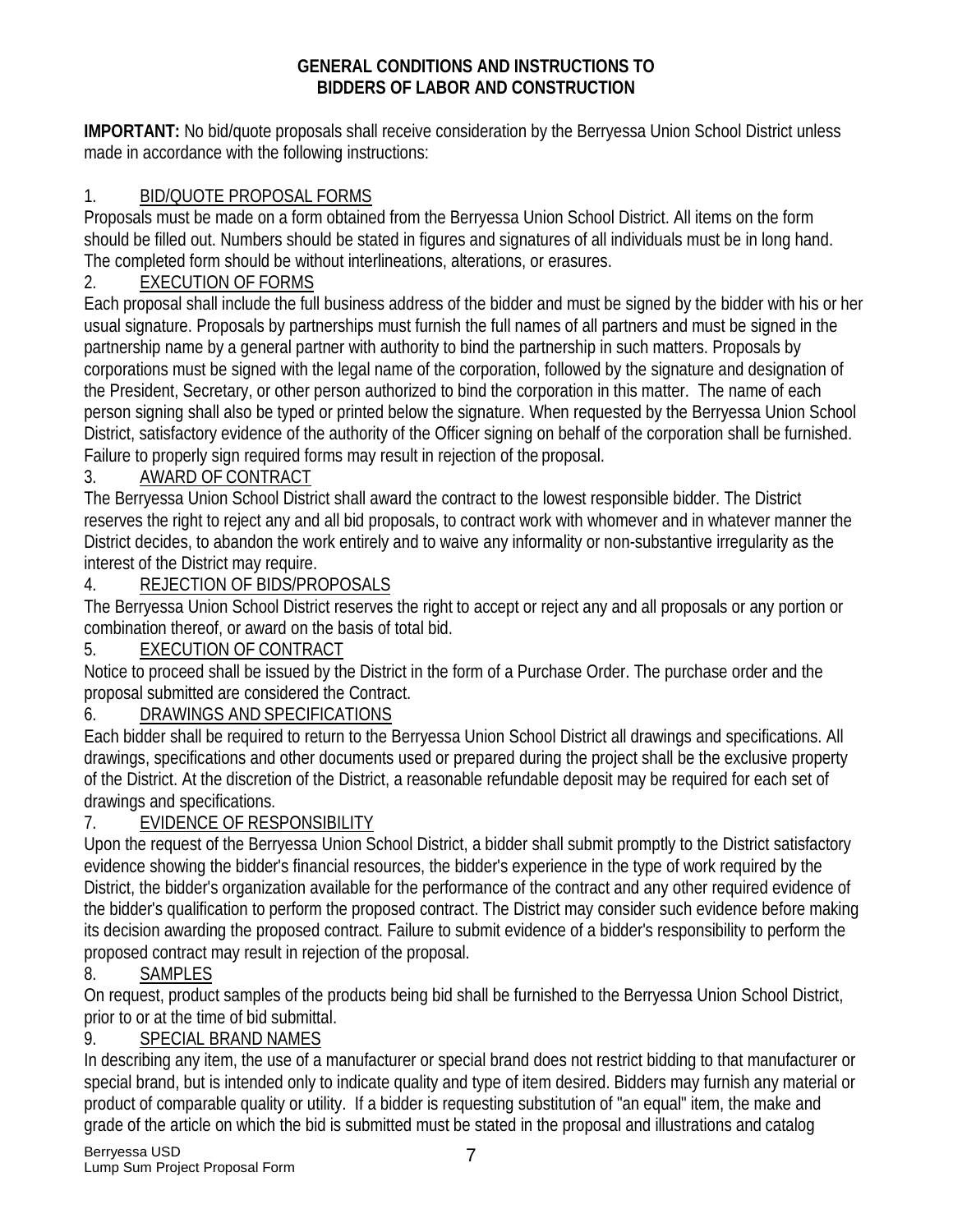information submitted. The Berryessa Union School District reserves the right to make all decisions on products and vendor selections. Any cost of testing or evaluation shall be borne by the bidder.

#### 10. CONTAINER COSTS AND DELIVERY

All costs for containers shall be borne by the bidder. All products shall conform to the provisions set forth in the Federal, County, State, and City laws for their production, handling, processing, and labeling. Packages shall be constructed to insure safe transportation to point of delivery.

#### 11. INDEMNITY

The bidder must hold harmless and fully indemnify the Berryessa Union School District, its Board of Trustees, Officers, Employees and Agents from all damages or claims for damages, costs or expenses that may at any time arise out of the bidder's performance of, or failure to perform acts, required by the contract documents, including but not limited to, infringement or use of any copyrighted composition secret process, patented or unpatented invention, article or appliance furnished or used in connection with this bid.

#### 12. PREVAILING LAW

In the event of any conflict or ambiguity between these instructions and State or Federal regulations, the latter shall prevail. Additionally, all equipment to be supplied or services to be performed under the bid proposal shall conform to all applicable requirements of Local, State, and Federal law.

#### 13. RIGHTS AND REMEDIES IN THE EVENT OF DEFAULT

If the bidder defaults in their obligation to complete a contract with the Berryessa Union School District, the District may procure the articles or services from other sources and may recover the loss occasioned thereby from any unpaid balance claimed due by the bidder or by proceeding against a bidder's bonds, if any, or by suit against the bidder. The prices paid by the District shall be considered the prevailing market prices at the time such purchase is made.

#### 14. GOVERNING LAW AND VENUE

In the event of litigation, the bid documents, specifications and related matters shall be governed by and construed in accordance with the law of the State of California. Venue shall be with the appropriate State or Federal court located in Santa Clara County.

#### 15. SUBCONTRACTORS

Pursuant to the Subletting and Subcontracting Fair Practices Act, Government Code Section 4100-4114, inclusive, every bidder shall, on the enclosed form set forth:

- a. The name and location of the place of business of each subcontractor who will perform work or labor or render service to the bidder in or about the work in an amount in excess of one-half (1/2) of the one (1) percent of the bidder's total bid.
- b. The portion of the work that will be done by each subcontractor: If the bidder fails to specify a subcontractor for any portion of the work performed under the contract in excess of one-half (1/2) of one (1) percent of the bidders total bid, bidder agrees that bidder is fully qualified to and will perform that portion of the work. The successful bidder shall not, without the consent of the Berryessa Union School District, either:
	- 1.) Substitute any person as subcontractor in place of the subcontractor designated in the original bid;
	- 2.) Permit any subcontract to be voluntarily assigned or transferred or allow the work to be performed by anyone other than the original subcontractor listed in the bid; or
	- 3.) Sublet or subcontract any portion of the work in excess of one-half (1/2) of one (1) percent of the total bid as to which the bidder's original bid did not designate a subcontractor.

#### 16. EXAMINATION OF CONTRACT DOCUMENTS AND WORK SITE

Before submitting a bid proposal, bidders shall examine the contract, drawings, specifications, and other contract documents. Bidders shall visit the site of the proposed work and shall fully inform themselves of all conditions in and about the work site, the building or buildings, if any, and any work that may have been done thereon. However, no bidder shall visit the site without prior authorization. All bidders are requested to contact the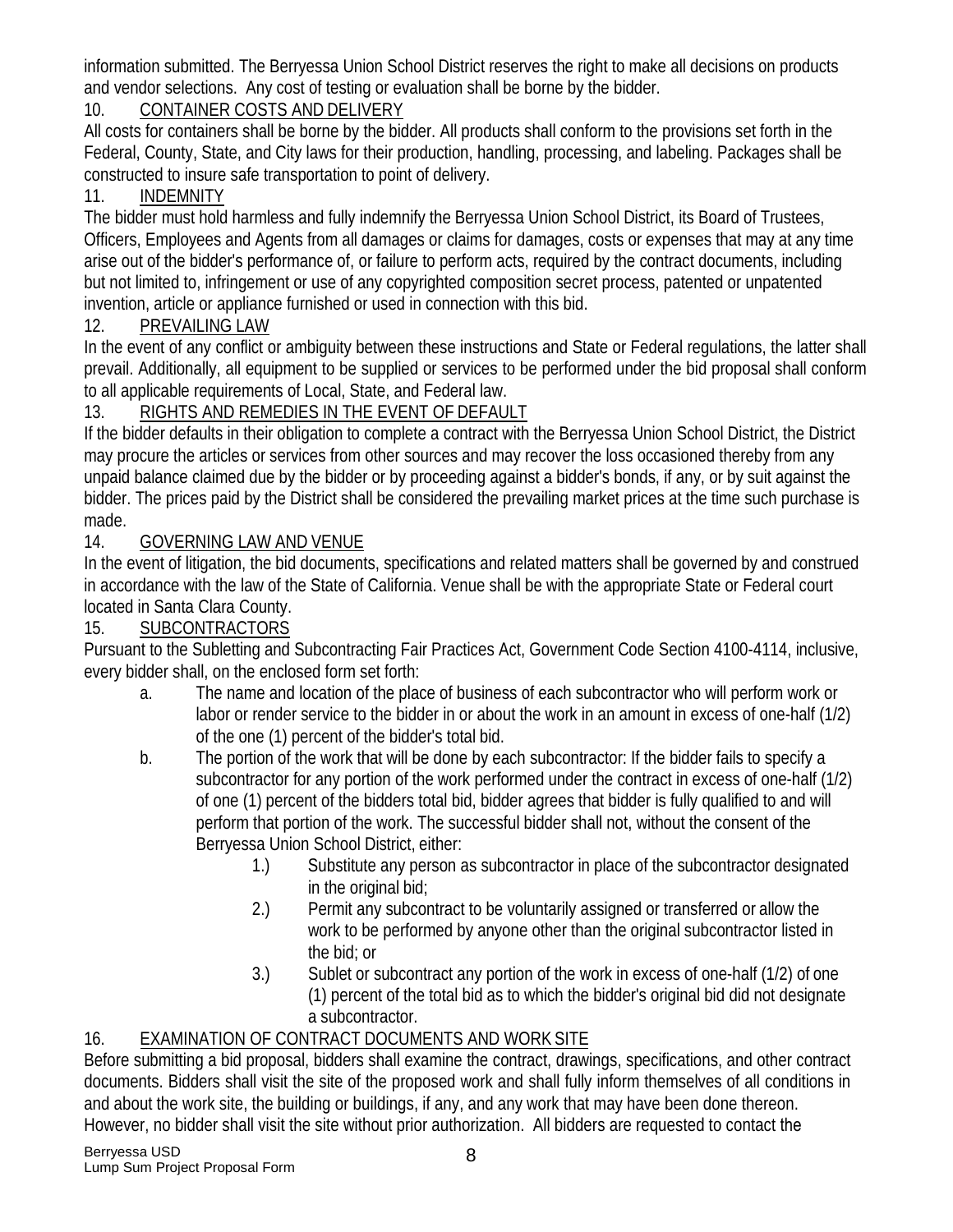Facilities Department, at 408-923-1892 for coordination of site visits. Submission of a bid proposal constitutes acknowledgment of the terms of this provision. Site visits referred to herein shall be separate from any mandatory bidder's conference if required.

#### 17. PERFORMANCE DURING WORKING HOURS

Work shall be performed during regular working hours except that in the event of an emergency or when required to complete the Work in accordance with job progress, work may be performed outside regular working hours with the advance written consent of the Owner

#### 18. LICENSES

Each bidder and their subcontractors, if any, must possess all appropriate and required licenses or other permits to perform the work as identified in the contract documents. Upon request, each bidder shall furnish the Berryessa Union School District with evidence demonstrating possession of the required licenses or permits. Failure to submit such evidence to the District's satisfaction may result in the rejection of the bid.

#### 19. ANTI-DISCRIMINATION

It is the policy of the Berryessa Union School District that in connection with all work performed under contracts, there will be no discrimination against any prospective or active employee engaged in the work because of race, color, ancestry, national origin, religious creed, sex, age, or marital status. The contractor agrees to comply with applicable Federal and California State laws including, but not limited to, the California Fair Employment Practice Act, beginning with Labor Code Section 1410, and Labor Code Section 1735. In addition, the contractor agrees to require like compliance by any subcontractor employed on the work.

#### 20. PREVAILING WAGE LAW

Contractors are required to pay prevailing wages to their employees on all projects \$1000.00 or more. The Department of Industrial Relations has determined the general prevailing rate of *per diem* wages in the locality in which this work is to be contracted, which will be awarded to the successful bidder. Said wage rates are available on the web at [www.dir.ca.gov.](http://www.dir.ca.gov/)

*Per diem* is based upon a working day of eight (8) hours. The rate for holiday and overtime work shall be at time and one-half (1-1/2).

It shall be mandatory upon the contractor to whom the contract is awarded, and upon any subcontractor thereunder, to pay not less than the said specified rates to all workers employed in execution of the contract.

#### 21. TRANSFER OF INTEREST

No interest in the contract shall be transferred to any other party without the permission of the Board of Trustees of Berryessa Union School District.

#### 22. BIDDERS INTERESTED IN MORE THAN ONE BID

No person, firm, or corporation shall be allowed to make, or file, or be interested in more than one bid for the same work unless alternate bids are specifically called for. A person, firm or corporation that has submitted a subproposal to a bidder, or that quoted prices of materials to a bidder, is not thereby disqualified from submitting a sub-proposal or quoting prices to other bidders or make a prime proposal.

#### 23. WORKERS' COMPENSATION

In accordance with the provisions of Section 3700 of the Labor Code, Contractor shall secure the payment of compensation to his employees. Contractor hereby acknowledges the following statement:

"I am aware of the provisions of Section 3700 of the Labor Code that require every employer to be insured against liability for workers' compensation or to undertake self-insurance in accordance with the provisions of that code, and I will comply with such provisions before commencing the performance of the work of these contract documents."

#### 24. INSURANCE REQUIREMENTS

Vendor shall furnish to District satisfactory proof that Vendor has taken out for the entire period covered by the Contract the following classes of insurance in the form and with limits and deductibles specified below:

#### Comprehensive General Liability Insurance

To cover claims for personal injury, bodily injury and property damage arising out of the Work and in a form providing coverage not less than that of a Standard Commercial General Liability Insurance policy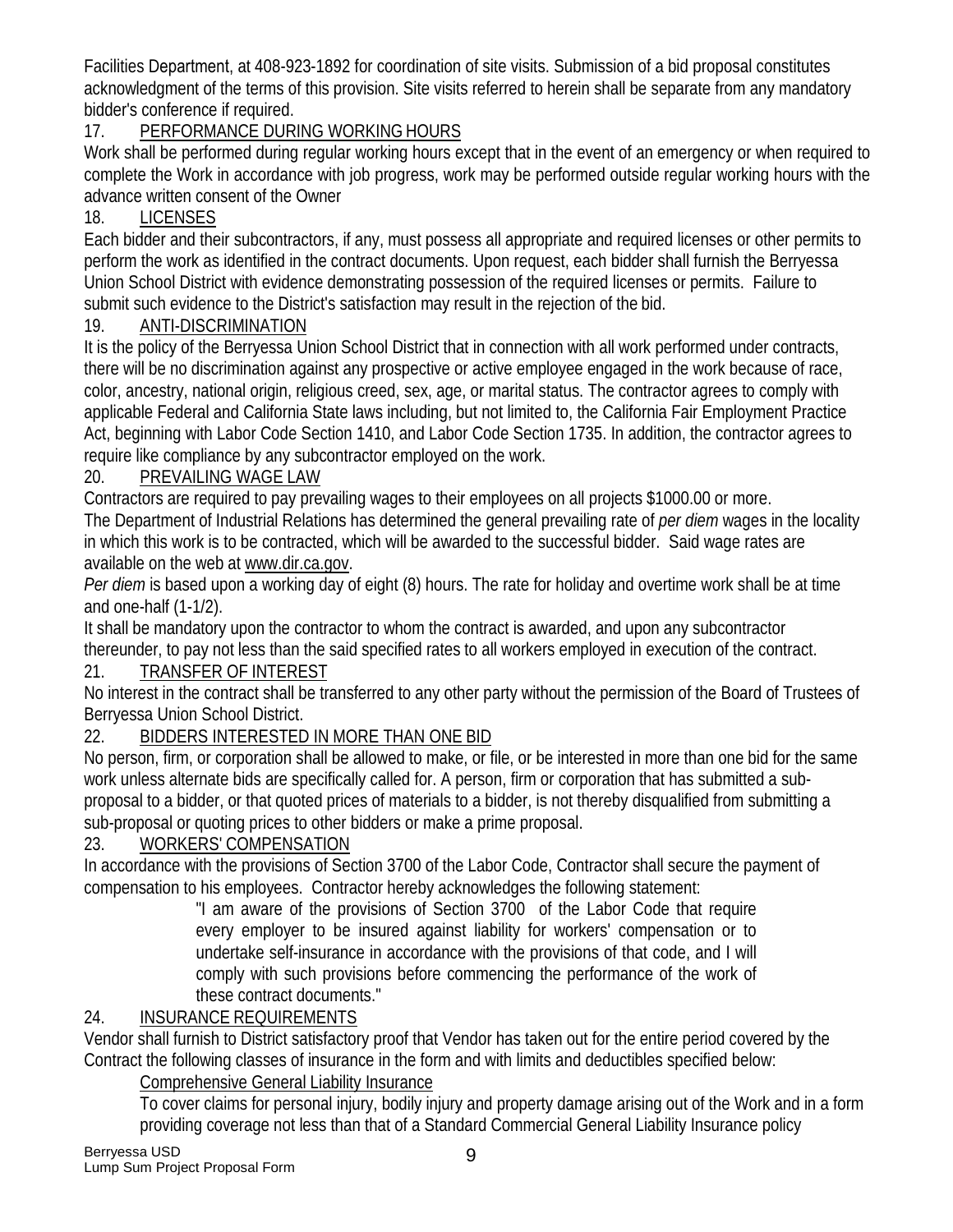("Occurrence Form"). Such insurance shall provide for all operations and include independent contractors and product liability. The limits of such insurance shall not be coverage of less than \$1,000,000.00 each occurrence, \$2,000,000.00 general aggregate limit, and \$2,000,000.00 aggregate for products and completed operations. The policies shall be endorsed to provide Broad Form Property Damage Coverage. Comprehensive Automobile Liability Insurance

To cover all owned, non-owned, and hired vehicles. Such insurance shall provide coverage not less than the standard Comprehensive Automobile Liability policy with limits not less than \$1,000,000.00 each person Bodily Injury, \$1,000,000.00 each occurrence Bodily Injury, and \$1,000,000.00 each occurrence Property Damage.

Workers' Compensation Insurance

Coverage for all persons whom the Contractor may employ in carrying out Work contemplated under this Contract, in accordance with the Act of Legislature of State of California, known as "Workers' Compensation Insurance and Safety Act," approved May 26, 1913, and all acts amendatory or supplemental thereto, in the statutory amount.

Indemnification

The Vendor agrees to pay on behalf of and hold harmless the Berryessa Union School District for all claims arising in whole or in part from its work on behalf of the District.

#### Evidence of Insurance

The Vendor shall submit evidence of insurance to the Owner at the time of execution of the Contract. Written notice shall be sent to the Berryessa Union School District at least thirty (30) days prior to cancellation or at least ten (10) days for non-renewal of such insurance coverage.

All policies of insurance shall be placed with insurers acceptable to District. The insurance underwriter(s) for all insurance policies except Workers' Compensation shall have an A. M. Best Company rating of A or better. Required minimum amounts of insurance may be increased should conditions of Work, in opinion of District, warrant such increase. Contractor shall increase required insurance amounts upon direction by District.

#### Required Endorsements

- Name District, its Board of Directors, and their employees, representatives, consultants, and agents, and Project Manager as additional insureds, but only with respect to liability arising out of the activities of the named insured.
- Each such policy shall apply separately to each insured against whom claim is made or suit is brought.
- I Insurance shall be primary to District and no other insurance or self-insured retention carried or held by District shall be called upon to contribute to a loss covered by insurance for the named insured.

#### District Mailing Address

Certificates of Insurance, written notice of cancellation, non-renewal, or reduction in coverage of any policy shall be mailed to the Berryessa Union School District, (Attention: Purchasing Manager) at the address listed here:

Berryessa Union School District Purchasing Department 1376 Piedmont Road San Jose, CA 95132

#### 25. FAILURE TO COMPLETE PROJECT AS PER CONTRACT:

Should any work not be completed within the time stipulated, the District shall deduct from the final payment the sum of One Hundred Dollars (\$100.00) per day as liquidated damages, not a penalty, for each calendar day's delay after the expiration date until the final physical completion of the work and its delivery to the District.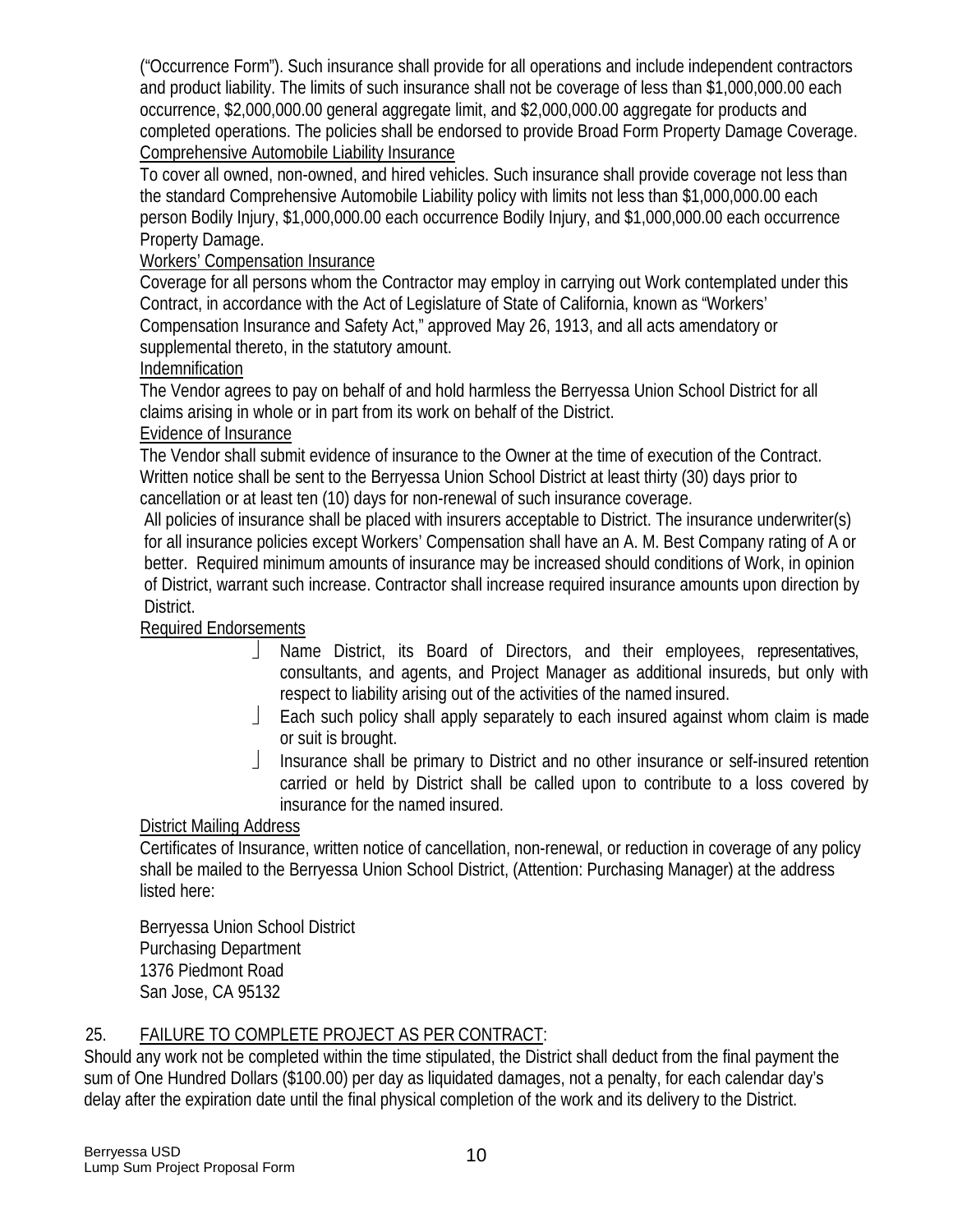#### 26. PAYMENT:

Contractor shall be paid in one lump sum. The Contractor is reminded to submit his certified payroll records online directly to the DIR. The District, at its discretion, may withhold a 5% retention on the project. Failure to provide the District with the proper documentation will delay your payment.

27. FINGERPRINTING AND CRIMINAL RECORDS CHECK OF CONTRACTOR'S EMPLOYEES Contractor shall comply with the provisions of Education Code Section 45125.2. This new provision of the Education Code requires that K-12 school districts which contract with an entity for the construction, reconstruction, rehabilitation or repair of a school facility where the employees of the entity will have contact, other than limited contact, with students shall ensure student safety by one or more of the following methods:

- 1. Installation of a physical barrier at the worksite to limit contact with students.
- 2. Provide continual supervision and monitoring of all of the entity's employees by an employee of the entity whom the Department of Justice has ascertained has not been convicted of a violent or serious felony (as defined by the Penal Code).
- 3. Provide surveillance of the entity's employees by school personnel.

If one or more of these methods is utilized, then the entity is not required to comply with Education Code Section 45125.1 (which requires fingerprinting of all entity employees).

Education Code Section 45125.1 regarding the submission of employee fingerprints to the California Department of Justice and the completion of criminal background investigations of its employees. Contractor shall not permit any employees to have any contact with District pupils until such time as Contractor has verified in writing to the governing board of the Berryessa Union School District that such employee has not been convicted of a felony as defined in Education Code Section 45125.1. Contractor's responsibility shall extend to all employees, subcontractors, and employees of subcontractors regardless of whether such individuals are paid or unpaid, concurrently employed by the District, and/or acting as independent contractors of the Contractor. Verification of compliance with this section shall be provided in writing to the District prior to each individual's commencement of employment or participation in the project and prior to permitting contact with pupils.

#### 28. COMPLIANCE WITH SB-854

In Compliance with Department of Industrial Relations (DIR) and SB 854 regulations regarding prevailing wage requirements on public works projects; the district is now required to notify DIR of all public work projects, involving construction, alteration, demolition, installation, repair, and/or maintenance, over \$1,000.00 annually by your company. These new requirements will apply to all public work projects that are subject to the prevailing wage requirements of the CA Labor code, without regard to funding source. As a contractor doing public works projects, as of July 1, 2014, you must register with DIR and meet requirements before bidding on public work contracts in California. Once the registration requirements becomes *Mandatory* (March 1, 2015 for bids, and April 1, 2015 for work), BUSD may not accept a bid, or enter into a contract for public works with an unregistered contractor. The registration number is required if you still wish to conduct business with; and be included in, the District's Bidders' Book. Additionally, for projects or work beginning on, or after April 1, 2015, contractors and their subcontractors will be required to furnish electronic certified payroll records directly to DIR via their online "eCPR" system. For more information visit: <http://www.dir.ca.gov/public-works/SB854.html>

#### 29. COMPLIANCE WITH COVID-19 REQUIREMENTS:

During the Work, the Contractor shall ensure that all Work, including but not limited to Work performed by Subcontractors, is performed in compliance with all applicable legal, contractual, and local government requirements related to the Novel Coronavirus and Covid-19, including "social distancing", face masks, and hygiene as may be ordered by the State or local authorities and as may be directed in the Contract Documents. Each bidder in his bid must include in its bid all costs related to these requirements in effect at the time of bidding. If additional Covid-19 requirements are imposed after the bid and the Contractor believes that it is entitled to additional time or money, it must timely submit proper requests pursuant to the Contract Documents.